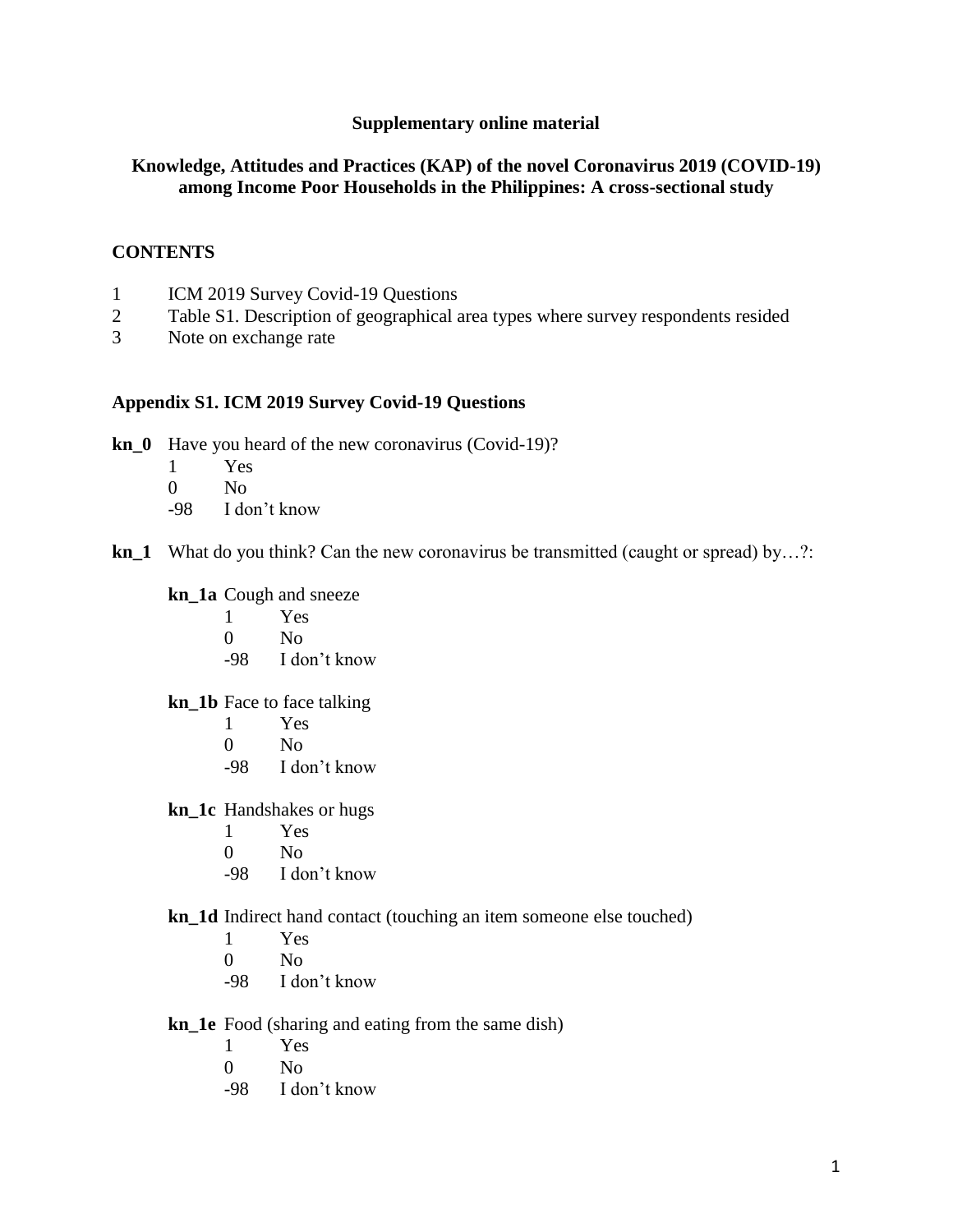- **kn\_2** If you have symptoms like fever, cough, and sore throat, what would you do? *Select all that are appropriate.*
	- 1 Stay at home and wait to get better
	- 2 Use stored medicine at home
	- 3 Contact *barangay* health worker
	- 4 Seek antibiotics
	- 5 Visit rural health unit (RHU)
	- 6 Visit a pharmacy
	- 7 Visit public hospital
	- 8 Visit private hospital
	- 9 Local hilot (traditional medicine)
	- -66 Other *(please specify)*
	- -98 I don't know
- **att\_1** Has your daily life been disturbed (interrupted, changed) by the new coronavirus? *Has anything changed in your life since hearing about the new coronavirus?*
	- 1 Yes
	- $0$  No
- **att\_2** Do you worry about contracting the new coronavirus?
	- 0 No
	- 1 Yes, a little
	- 2 Yes, very much
- **pr\_0** Since the news of the coronavirus…
	- **pr** 1 Do you avoid crowded places?
		- 1 Yes
		- $0$  No
		- -98 I don't know
	- **pr\_2** Do you wash your hands more frequently?
		- 1 Yes
		- $0$  No
		- -98 I don't know
	- **pr\_3** Do you have access (can you buy or receive) to alcohol, hand sanitizer? (or have you bought more recently?)
		- 1 Yes
		- $0$  No
		- -98 I don't know
	- **pr\_4** Do you wear a face mask now because of the new coronavirus?
		- 1 Yes
		- $0$  No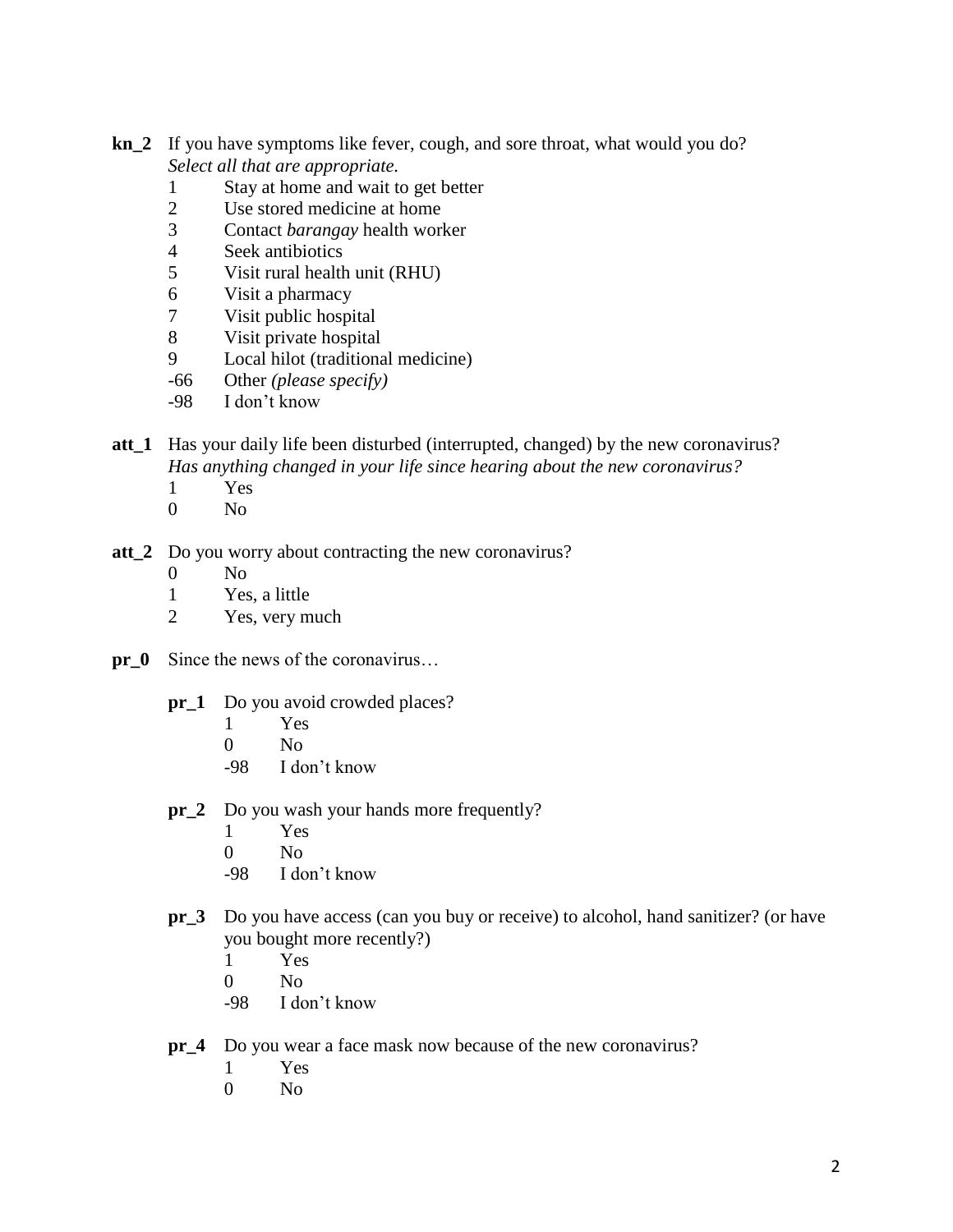- -98 I don't know
- **pr\_4a** (IF pr\_4 = YES) What type of mask(s) do you wear? *Select all that are appropriate.*
	- 1 Motorcycle mask
	- 2 Bandana
	- 3 Surgical
	- 4 N95
	- -66 Other (please specify)
- **pr\_4b** (IF pr\_4 = NO) If no, is it because…

*Select all that are appropriate.*

- 1 All are out of stock
- 2 They are too expensive
- 3 I gave it to someone in my family
- 4 I don't think it helps against coronavirus
- -66 Other *(please specify)*
- **pr\_5** Do you keep a distance from people with influenza-like symptoms (flu/colds)? *Ex: people coughing, sneezing, with fever, with runny nose, etc.* 
	- 1 Yes
	- 0 No
	- -98 I don't know

**inf\_1** Where did you learn and stay up to date about the new coronavirus? *Select all that are appropriate.*

- 1 Television (news)
- 2 Radio
- 3 Social media (Facebook, Instagram, etc.)
- 4 Internet (websites, blogs, etc.)
- 5 Friends, relatives, and/or neighbours
- 6 Government officials (local government officials, *barangay* health workers, etc.)
- 7 Announcements at work
- -66 Other *(please specify)*

**kn\_3** How can you protect yourself against the new coronavirus?

*Select all that are appropriate.*

- 1 Hand washing
- 2 Face masks
- 3 Hand sanitizer
- 4 Social distancing (staying away from people who are sick)
- 5 Vitamins, Calamansi tea or other citrus fruit, herbal remedies
- 6 Avoiding large crowds
- 7 Drinking alcohol
- 8 Changing clothes often or after being in public
- 9 Ginger pouch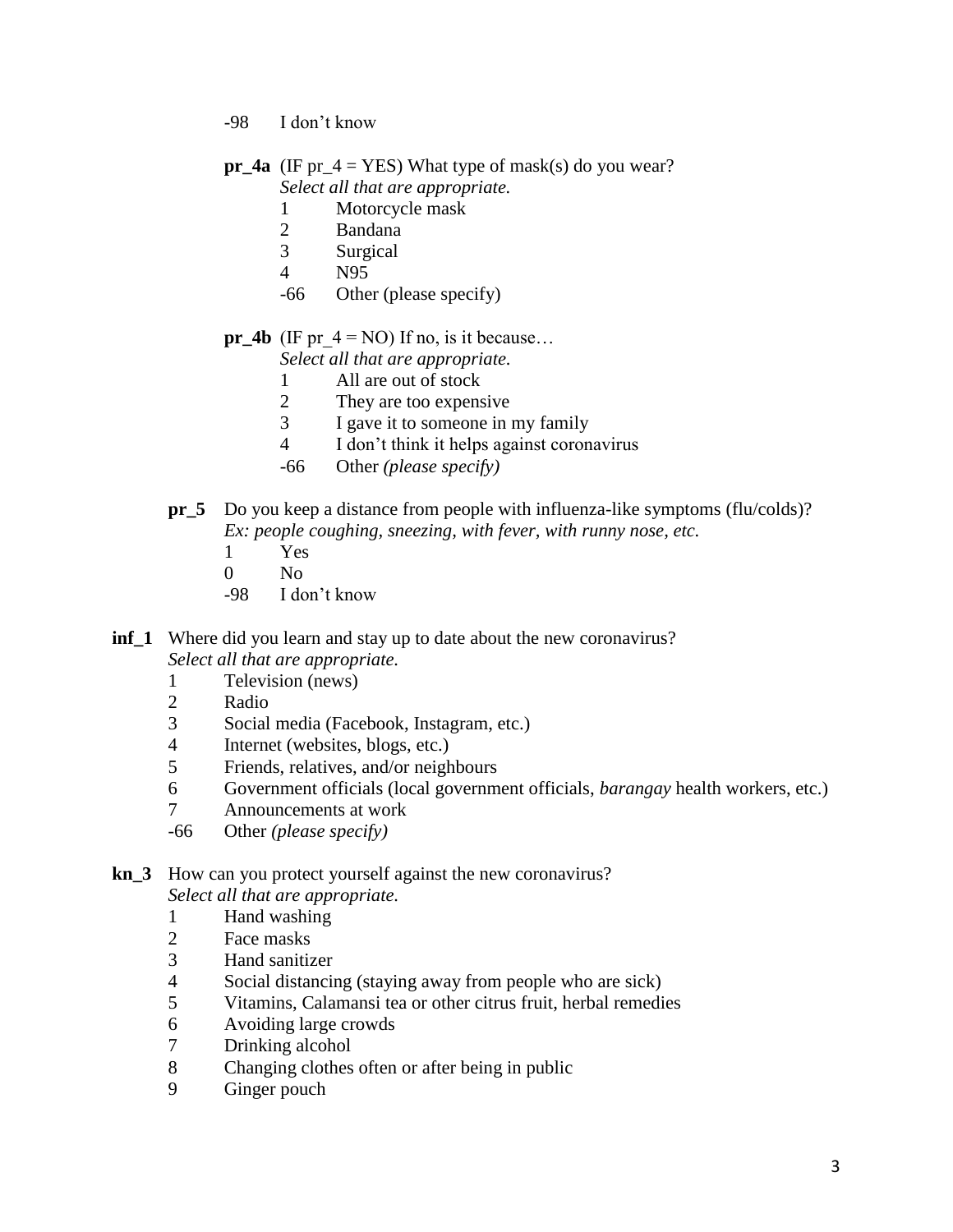-66 Other *(please specify)*